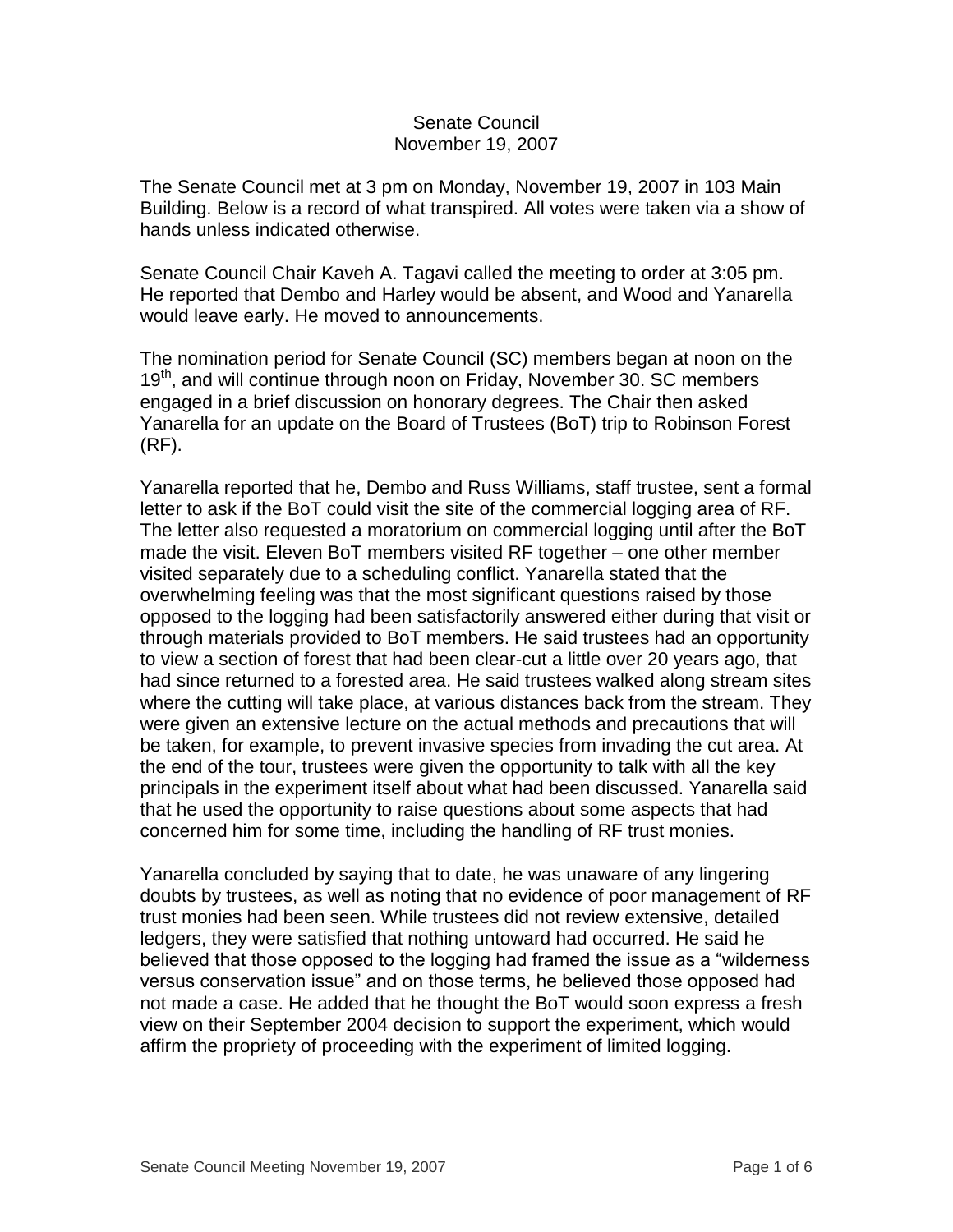In response to a question from Wood about whether or not it was clear to the BoT in 2004 that there were plans for clear-cutting an experimental plot, Yanarella said that under no circumstances would the plots be clear-cut, which refers to the uprooting and removal of all trees. The experiment would involve two variables – the first involved cutting 15 – 75% of a plot and the other variable involved how far from the stream (50 feet, 100 feet, or 150 feet) cutting would be done. The principal investigators had argued that relatively large areas of forest needed to be used to draw appropriate scientific inferences from the experiment and to establish greater validity and reliability. Yanarella summed up by saying that in 2004, the BoT gave a general blessing to a project that would involve some cutting of some parts of RF for the purpose of developing more rigorous standards for stream-side management.

The Chair then turned to a request from the Office of the President for additional nominees for the Social Sciences Academic Area Advisory Committee. After brief discussion, two names were agreed upon.

Wood asked that the degree list be discussed prior to the discussion on the Provost's "Going Forward" document. No one objected, so the Chair agreed.

### 4. Additions to UK 2007 December Degree List

Wood engaged the Chair in a discussion on how best to ensure names were appropriately and correctly put on the list of degrees, since she had been unsuccessful in getting the degree type for one student changed. The Chair reiterated that problems and additions needed to be reported to the Office of the Senate Council prior to Senate meetings for the most effective resolutions.

Wood **moved** to approve the additions to the UK December 2007 degree list, on behalf of the elected faculty senators. Yanarella **seconded**. A **vote** was taken and the motion **passed** unanimously with six in favor.

# 2. [Discussion on Provost Subbaswamy's "Going Forward" Document](http://www.uky.edu/USC/New/files/20071119/Going%20Forward%20_post%20steering%20committee%20process_.pdf)

The Chair acknowledged that SC members were likely already well informed on the agenda item's background. He said that he received two documents from the Provost, one of which was the seven principles. The ["Principles"](http://www.uky.edu/USC/New/files/20071119/Principles%20of%20General%20Education%20_version4_.pdf) document had been handed out to senators in the November Senate meeting – it was posted online as part of the day's agenda and also included in the handout. He noted that the Senate had not made any motions about the principles, let alone having held any discussion on them.

The Chair said that Provost Subbaswamy had requested that the SC determine how best to proceed; in addition, if any substantial changes were suggested for the proposed next steps ("Going Forward") or the seven principles, that the Provost be invited to attend a SC meeting for a discussion prior to making such changes. Provost's Liaison Greissman confirmed for the Chair that the Provost's request referred to both documents.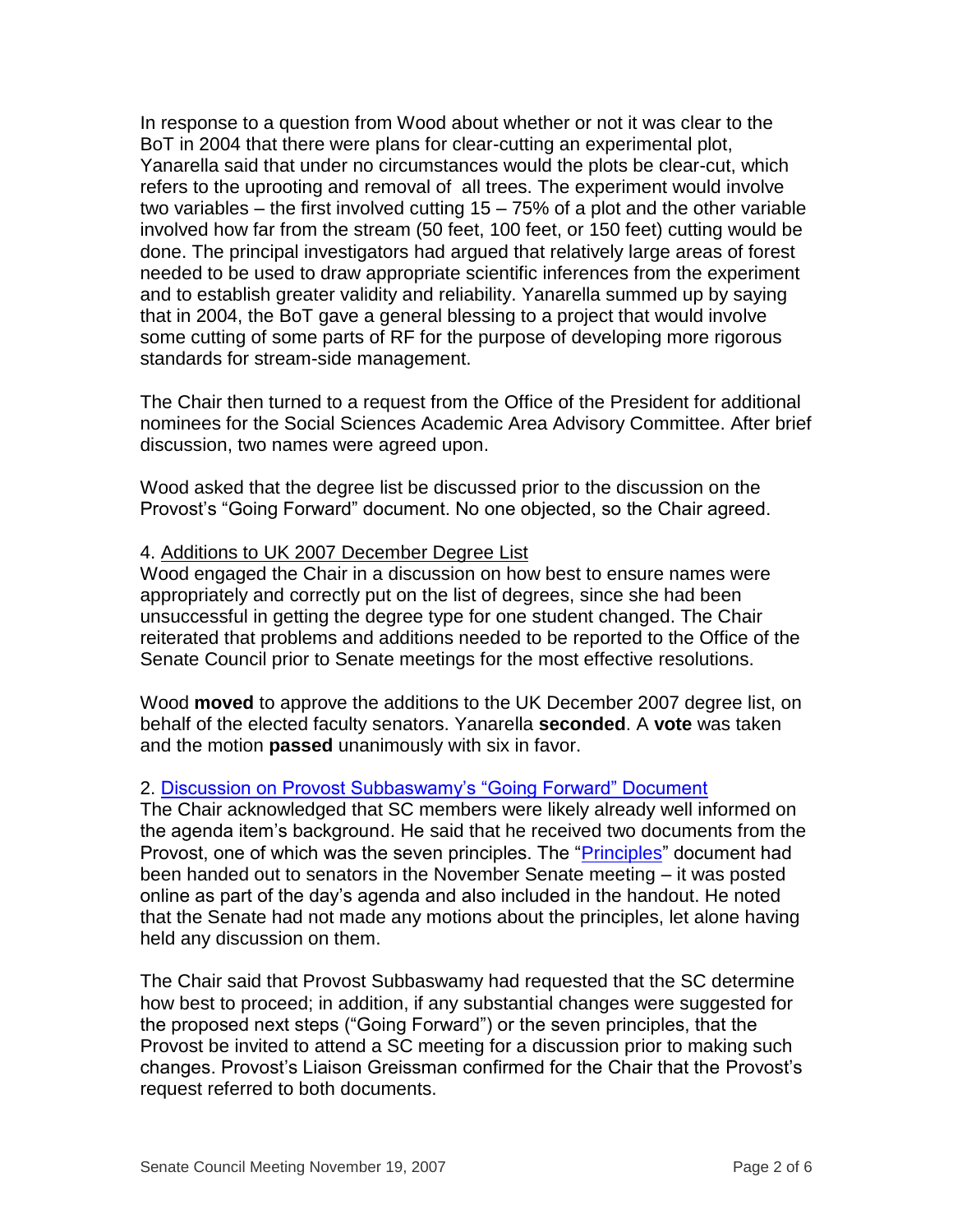SC members engaged in a lively discussion on the steps suggested in the "Going Forward" document and a handful of changes were suggested. SC members conferred regularly with Greissman during the discussion as to whether the suggested changes would constitute a significant change that needed to be shared with the Provost prior to voting on them. Greissman reiterated a number of times that Provost Subbaswamy readily acknowledged the prerogative of the SC and Senate with respect to USP reform, and that the most the Provost requested was to be included in discussions, not to make final decisions. SC members agreed a number of times that it was very appropriate to ensure the Provost was well informed about any decisions or votes conducted that related to USP reform.

Wood emphasized the need for faculty to be able to submit comments on USP reform prior to any major action on the part of the Senate. The discussion gradually moved to the topic of how best to solicit faculty input; outlets such as additional forums, mass emails, email submissions and channeling comments through senators were all discussed. It was ultimately agreed that a mass email should go to all faculty members to specifically request their input. In addition, Greissman and others discussed how such input would be submitted and received. SC members were largely in agreement that the USP Reform Steering Committee (USPRSC) had largely completed its charge and that the USPRSC was not the appropriate body to receive future comments. Randall suggested that no action be taken until the new joint committee was composed, but the Chair opined that such a future committee should not be given the task of defining general education principles – that authority and responsibility lay with the Senate, who should inform the future joint committee what principles had been decided on.

Discussion on how to solicit input continued. Greissman suggested that the general education website [\(http://www.uky.edu/GenEd\)](http://www.uky.edu/GenEd) be utilized, since it already contained a treasure trove of UK-related and national documents on revising general education programs. It also already had a mechanism by which comments could be submitted and also posted for public viewing. Greissman noted, though, that the comments currently were sent to his email address from the site. He thought it would be more appropriate for future comments to go to someone not in an administrative position in the Office of the Provost. There was additional discussion.

Piascik suggested that when the mass email was authored, it should include a gentle reminder that mere criticism was not overly helpful – criticism of a certain aspect should also be accompanied by a suggestion. Wood agreed and thought the language should go further and also request a rationale for suggested changes.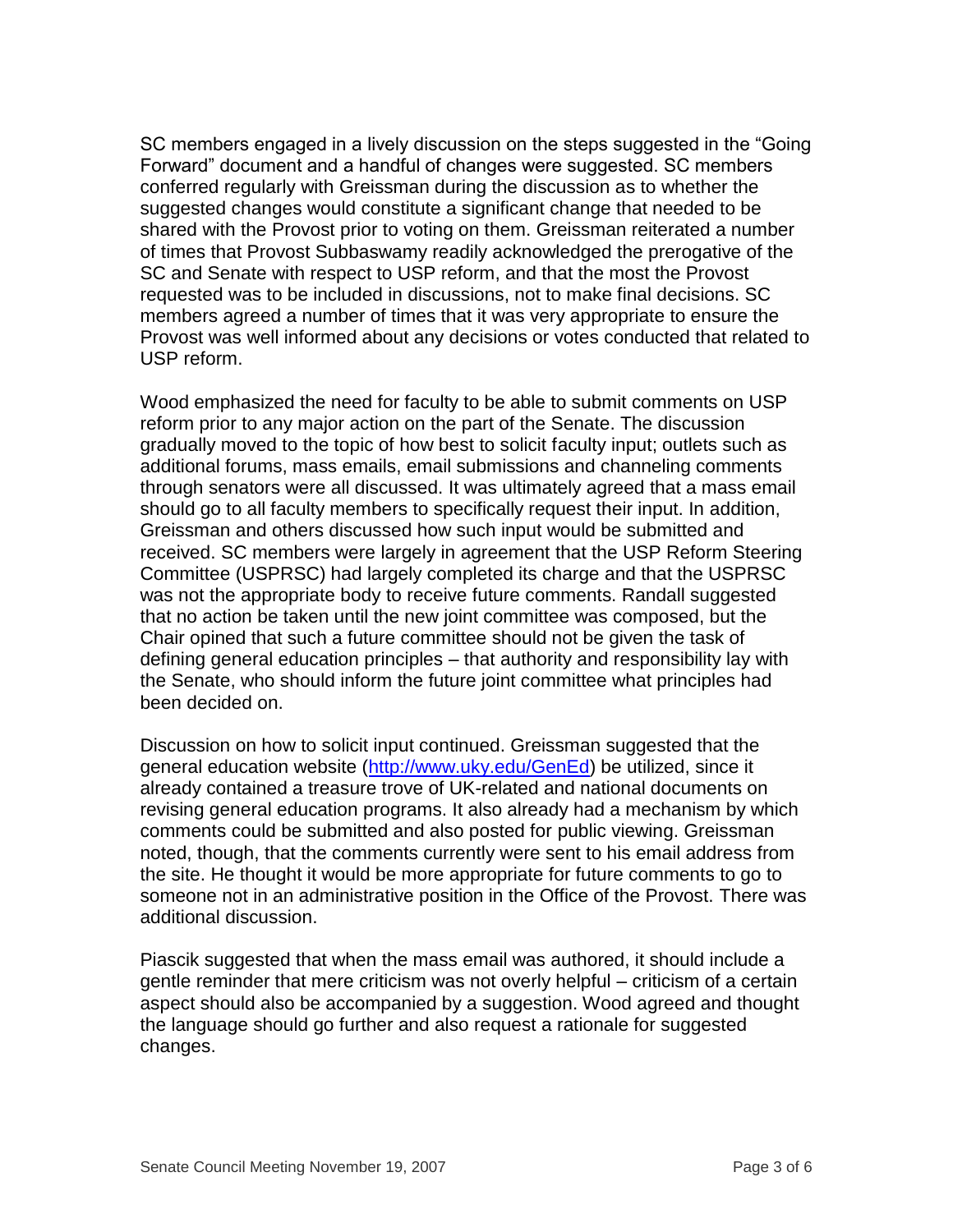SC members then discussed how best to collect the comments and suggestions from faculty that would be received as a result of the mass email. It was more or less understood that the venue would be the GenEd website, but there was more discussion on how to organize the comments and what to do with them. Greissman suggested that the Senate could appoint its portion of the future joint revision committee, which could incorporate comments and prepare a revised document that could then be used by the entire joint committee as the next point from which to begin further discussions.

As discussion wound down, the Chair asked for a consensus (and received it) that: 1. the SC would vote on the "Going Forward" document and the suggested changes; and 2. a mass email would be sent out to all faculty to solicit input. Greissman requested that a mass email wait until the GenEd website was tweaked to include the Principles document and the comment submission area was modified somewhat. In response to the Chair about whether or not the SC discussion included changes substantive enough to require prior discussion with the Provost, Greissman suggested that the SC proceed as it had been during the course of the meeting, and that the Chair could follow up with the Provost in the coming days so the Provost could determine if the changes were primarily editorial or were large enough to rise to the level of the Provost wanting to be included in such discussions.

Finkel **moved** that the Senate Council tentatively accept the "Going Forward" document as modified with the three suggested changes<sup>1</sup> (First change: "I. Debate the USP Reform Steering Committee's and adopt by Senate general education principles and adopt a set of general education principles." Second change: "II.a. translate the each adopted principles into an actual curricular element of a revised general education proposal." Third change: "II.b. vet thoroughly the modified "Principles of a Revised General Education Curriculum" draft proposal with the campus community."), conditional upon the Provost not raising any concerns and that if the Provost did have a concern, he would be invited to the next SC meeting during which the "Going Forward" document could be discussed again. Yanarella **seconded**. A **vote** was taken on the motion, which **passed** unanimously. The Chair said he would contact the Provost on Tuesday to talk with him.

# 3. [SC Officer Elections](http://www.uky.edu/USC/New/files/20071119/SC%20Officer%20Elections.pdf)

 $\overline{a}$ 

The Chair reminded SC members that an election for the chair and vice chair took place every December. He said that after the agenda was posted, he talked with Michael, chair of the Senate's Rules and Elections Committee (SREC) and asked Michael to preside over the portion of the December 3 meeting during which new officers would be elected.

Michael said that he planned to request that nominations be emailed to him via a ballot he would soon share with SC members.

 $1$  Strikethrough indicates deleted text and underlining denotes new text.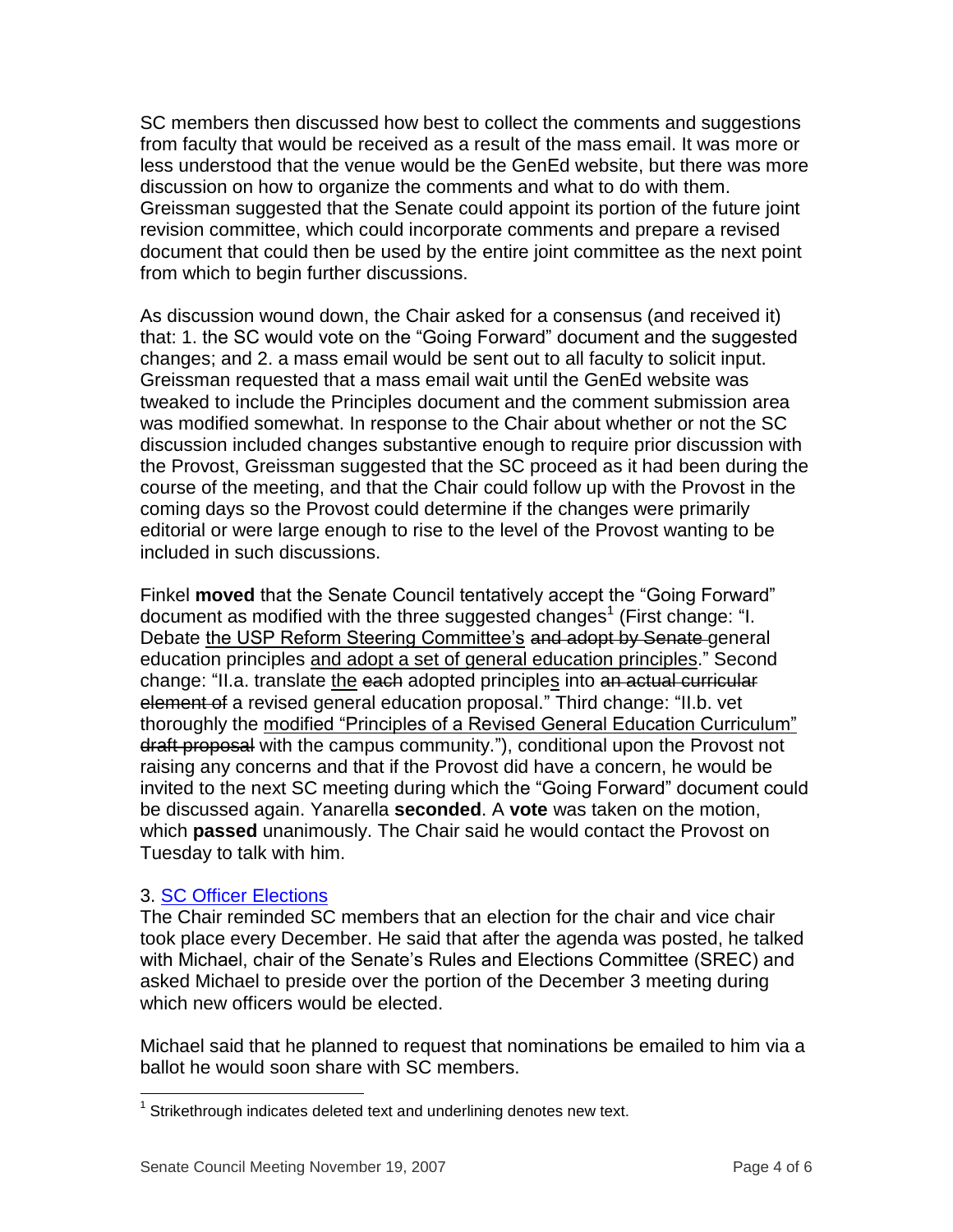Greissman spoke up to alert SC members that one individual who was suggested as a nominee for the Social Sciences Academic Area Advisory Committee was not a full professor. The Chair suggested that more names be vetted over the SC listserv – those present concurred.

Randall said that he thought the minutes had not yet been approved. The Chair then turned to the minutes from November 5. He brought to SC members' attention that in those minutes there was a motion and second made, but the individuals who did so could not be identified. SC members recalled that Lesnaw made the motion and suggested passive voice be used for the language regarding the member who seconded the motion. There being no additional comments, the minutes were approved as amended.

The Chair asked Michael if he had a preference regarding which SREC agenda item should be discussed next, since there was limited time left in the meeting. Michael suggesting discussing the Bulletin report.

#### 5. [Bulletin Report for SREC Subcommittee](http://www.uky.edu/USC/New/files/20071119/Report%20of%20the%20Ad%20Hoc%20Subcommittee%20on%20Bulletins.pdf)

Michael reported that the purpose of the report being on the SC agenda was to ensure the subcommittee had the endorsement of the SC prior to continuing its efforts. Michael explained that when the SREC was codifying a change to English-language proficiency, he realized that the changed language was not in the *Senate Rules* (*SR*), but was rather in the Graduate School Bulletin (GSB). He said that upon further investigation, the *SR* contained a piecemeal attempt to codify rules that have proliferated across campus, which are also codified in the undergraduate and professional student bulletins and other places. The subcommittee thought that if an individual wanted to access a particular piece of information, it should be housed in one of the three major bulletins – undergraduate, graduate and professional. He added that removing specific program-based language would drastically reduce the length of the *SR*. He said that prior to any next efforts to contact college deans, he wanted SC endorsement of the subcommittee's efforts. Michael said an attempt would be made to clean up the *SR* and that when language on admission, promotion, retention and graduation was found that had not been approved by the Senate, it could be sent to the Senate for approval and subsequently kept in the appropriate bulletin, but not in the *SR*.

In conversation with Thelin, Michael noted that the *SR* were intended to describe the overall academic policies of the university, not the specific details, which were left to college faculty. Thelin wondered if there could be a problem with some Graduate School (GS) programs, since the GS was the entity that granted a master's degree, not usually the program itself. He said there could be confusion about the source from which changes should and were emanating.